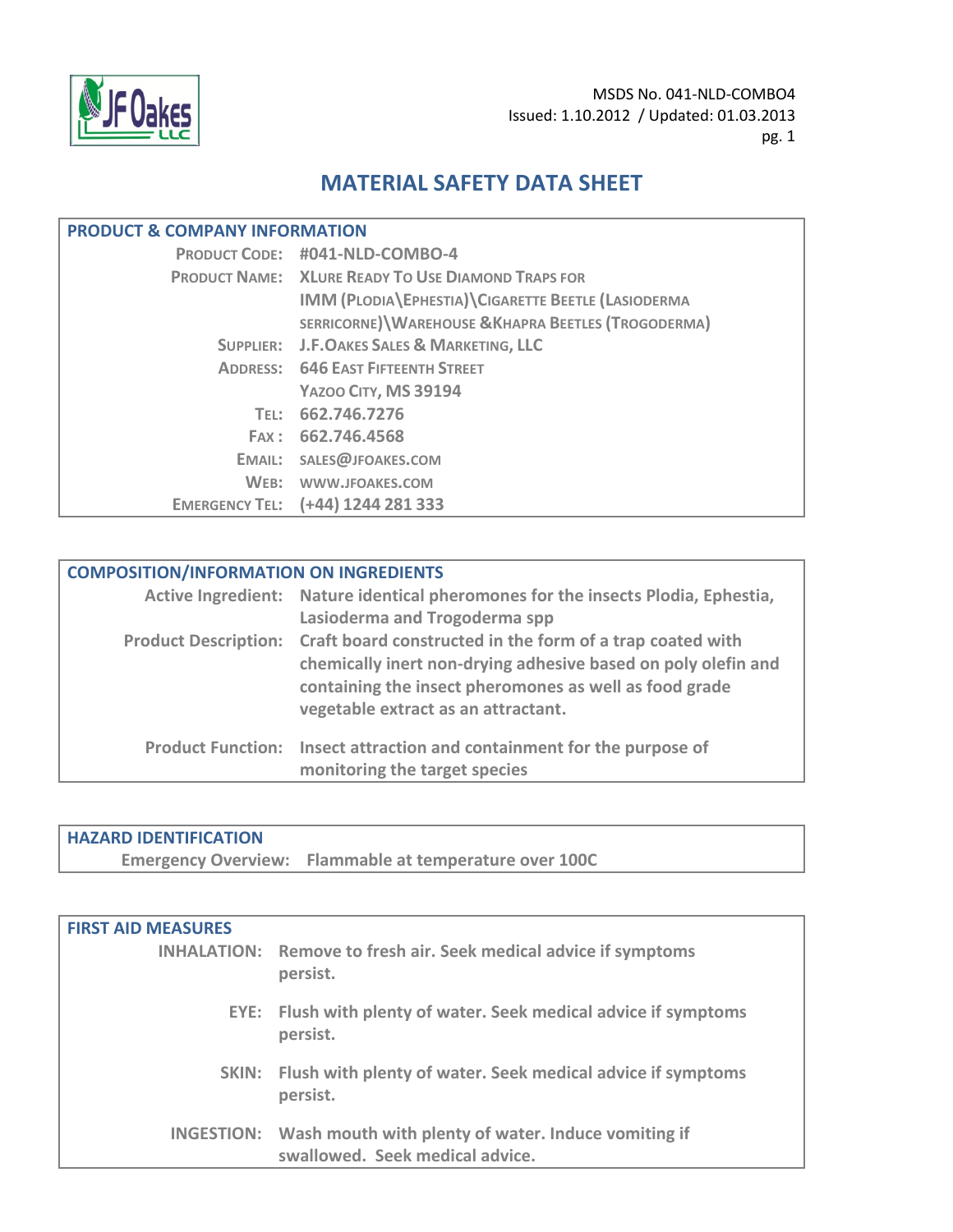

### **FIRE FIGHTING MEASURES**

| <b>FLAMMABLE PROPERTIES:</b> Flash Point Not Available |                                                                        |
|--------------------------------------------------------|------------------------------------------------------------------------|
|                                                        | <b>EXTINGUISHING MEDIA:</b> Water, Dry Powder, CO <sup>2</sup> or foam |
|                                                        | FIRE FIGHTING INSTRUCTIONS: No special procedures required.            |

### **ACCIDENTAL RELEASE MEASURES**

**INSTRUCTION FOR PREVENTING ENVIRONMENTAL POLLUTION: The material should be prevented from contaminating soil or from entering sewage and drainage systems**

### **HANDLING AND STORAGE**

| HANDLING: Do not breathe vapors.                                                                      |
|-------------------------------------------------------------------------------------------------------|
| Avoid contact with skin and eyes.                                                                     |
| Wash thoroughly after handling.                                                                       |
| STORAGE: Store in cool dry and well ventilated place.<br>Keep away from heat, sparks and open flames. |
| Refrigeration is recommended.                                                                         |

### **EXPOSURE CONTROL/PERSONAL PROTECTION**

**Standard personal and industrial hygiene practices No special protective equipment is required under, normal conditions**

### **PHYSICAL AND CHEMICAL PROPERTIES**

**APPEARANCE: White cardboard with sticky surface folded and placed in aluminum coated polyester bags. ODOR: Distinctive BOILING POINT: Not applicable VAPOUR PRESSURE: Not applicable SPECIFIC GRAVITY: Not applicable SOLUBILITY IN WATER: Not soluble**

### **STABILITY AND REACTIVITY**

| <b>CONDITIONS TO AVOID:</b> Excessive heat, open flames        |
|----------------------------------------------------------------|
| <b>STABILITY:</b> Stable under normal conditions               |
| <b>MATERIALS TO AVOID:</b> Acids, bases and oxidizing material |